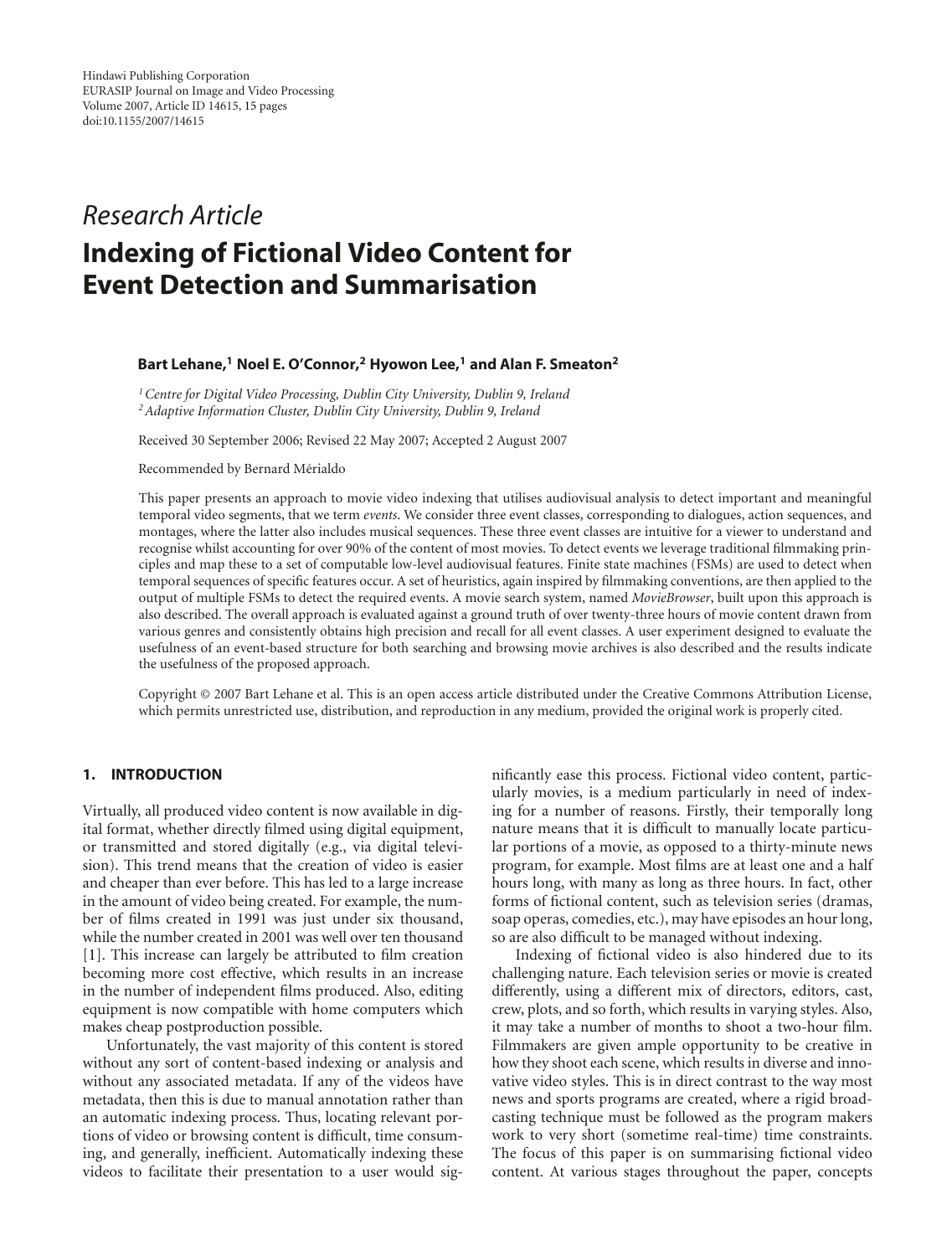such as *filmmaking* or *film grammar* are discussed, however each of these factors is equally applicable to creating a television series.

The primary aim of the research reported here is to develop an approach to automatically index movies and fictional television content by examining the underlying structure of the video, and by extracting knowledge based on this structure. By examining the conventions used when fictional video content is created, it is possible to infer meaning as to the activities depicted. Creating a system that takes advantage of the presence of these conventions in order to facilitate retrieval allows for efficient location of relevant portions of a movie or fictional television program. Our approach is designed to make this process completely automatic. The indexing process does not involve any human interaction, and no manual annotation is required. This approach can be applied to any area where a summary of fictional video content is required. For example, an event-based summary of a film and an associated search engine is of significant use to a student studying filmmaking techniques who wishes to quickly gather all dialogues or musical scenes in a particular director's oeuvre to study his/her composition technique. Other applications include generating previews for services such as video-on-demand, movie database websites, or even as additional features on a DVD.

There have been a number of approaches reported that aim to automatically create a browsable index of a movie. These can broadly be split into two groups, those that aim to detect scene breaks and those that aim to detect particular parts of the movie (termed *events* in our work). A scene boundary detection technique is proposed in [\[2](#page-14-2), [3\]](#page-14-3), in which time constrained clustering of shots is used to build a scene transition graph. This involves grouping shots that have a strong visual similarity and are temporally close in order to identify the scene transitions. Scene boundaries are located by examining the structure of the clusters and detecting points where one set of clusters ends and another begins. The concept of shot coherence can also be used in order to find scene boundaries [\[4,](#page-14-4) [5](#page-14-5)]. Instead of clustering similar shots together, the coherence is used as a measure of the similarity of a set of shots with previous shots. When there is "good coherence," many of the current shots are related to the previous shots and therefore judged to be part of the same scene, when there is "bad coherence," most of the current shots are unrelated to the previous shots and a scene transition is declared. Approaches such as [\[6](#page-14-6), [7\]](#page-14-7) define a computable scene as one which exhibits long term consistency of chrominance, lighting, and ambient sound, and use audiovisual detectors to determine when this consistency breaks down. Although scene-based indexes may be useful in certain scenarios, they have the significant drawback that no knowledge about what the content depicts is contained in the index. A user searching for a particular point in the movie must still peruse the whole movie unless significant prior knowledge is available.

Many event-detection techniques in movie analysis focus on detecting individual types of events from the video. Alatan et al. [\[8](#page-14-8)] use hidden Markov models to detect dialogue events. Audio, face, and colour features are used by the hidden Markov model to classify portions of a movie as either dialogue or nondialogue. Dialogue events are also detected in [\[9\]](#page-14-9) based on the common-shot-/reverse-shot-shooting technique, where if repeating shots are detected, a dialogue event is declared. However, this approach is only applicable to dialogues involving two people, since if three or more people are involved the shooting structure will become unpredictable. This general approach is expanded upon in [\[10](#page-14-10), [11](#page-14-11)] to detect three types of events: 2-person dialogues, multiperson dialogues, and hybrid events (where a hybrid event is everything that is not a dialogue). However, only dialogues are treated as meaningful events and everything else is declared as a hybrid event. The work of [\[19](#page-14-12)] aims to detect both dialogue and action events in a movie, but the same approach is used to detect both types of events, and the type of action events that are detected is restricted.

Perhaps the approach most similar to ours is that of [\[12](#page-14-13), [13](#page-14-14)]. Both approaches are similar in that they extract lowlevel audio, motion, and colour features, and then utilise finite state machines in order to classify portions of films. In [\[12](#page-14-13)], the authors classify clips from a film into three categories, namely conversation, suspense and action as opposed to dialogue, and exciting and montage as in our work. Perhaps the most fundamental difference between the approaches is that they assume the temporal segmentation of the content into scenes as a priori knowledge and focus on classifying these scenes. Whilst many scene boundary approaches exist (e.g., [\[3](#page-14-3)[–7\]](#page-14-7) mentioned above), obtaining 100% detection accuracy is still difficult, considering the subjective nature of scenes (compared to shots, e.g.). It is not clear how inaccurate scene boundary detection will affect their approach. We, on the other hand, assume no prior knowledge of any temporal structure of the movie. We perform robust shot boundary detection and subsequently classify every shot in the movie into one (or more) of our three event classes. A key tenet of our approach is to argue for another level in the film structure hierarchy below scenes, corresponding to events, where a scene can be made up of a number of events (see [Section 2.1\)](#page-2-0). Thus, unlike Zhai, we are not attempting to classify entire scenes, but semantically important subsets of scenes. Another important difference between the two approaches is that we have designed for accommodating the subjective interpretation of viewers in determining what constitutes an event. That is, we facilitate an event being classified into more than one event class simultaneously. This is because flexibility is needed in accommodating the fact that one viewer may deem a heated argument a dialogue, for example, whilst another viewer could deem this an exciting event. Thus, for maximum usability in the resulting search/browse system, the event should be classed as both. This is possible in our system but not in that of Zhai. Our goal is to develop a completely automatic approach for entire movies, or entire TV episodes, that accepts a nonsegmented video as input and *completely* describes the video by detecting all of the relevant events. We believe that this approach leads to a more thorough representation of film content. Building on this representation, we also implement a novel audio-visual-event-based searching system, which we believe to be among the first of its kind.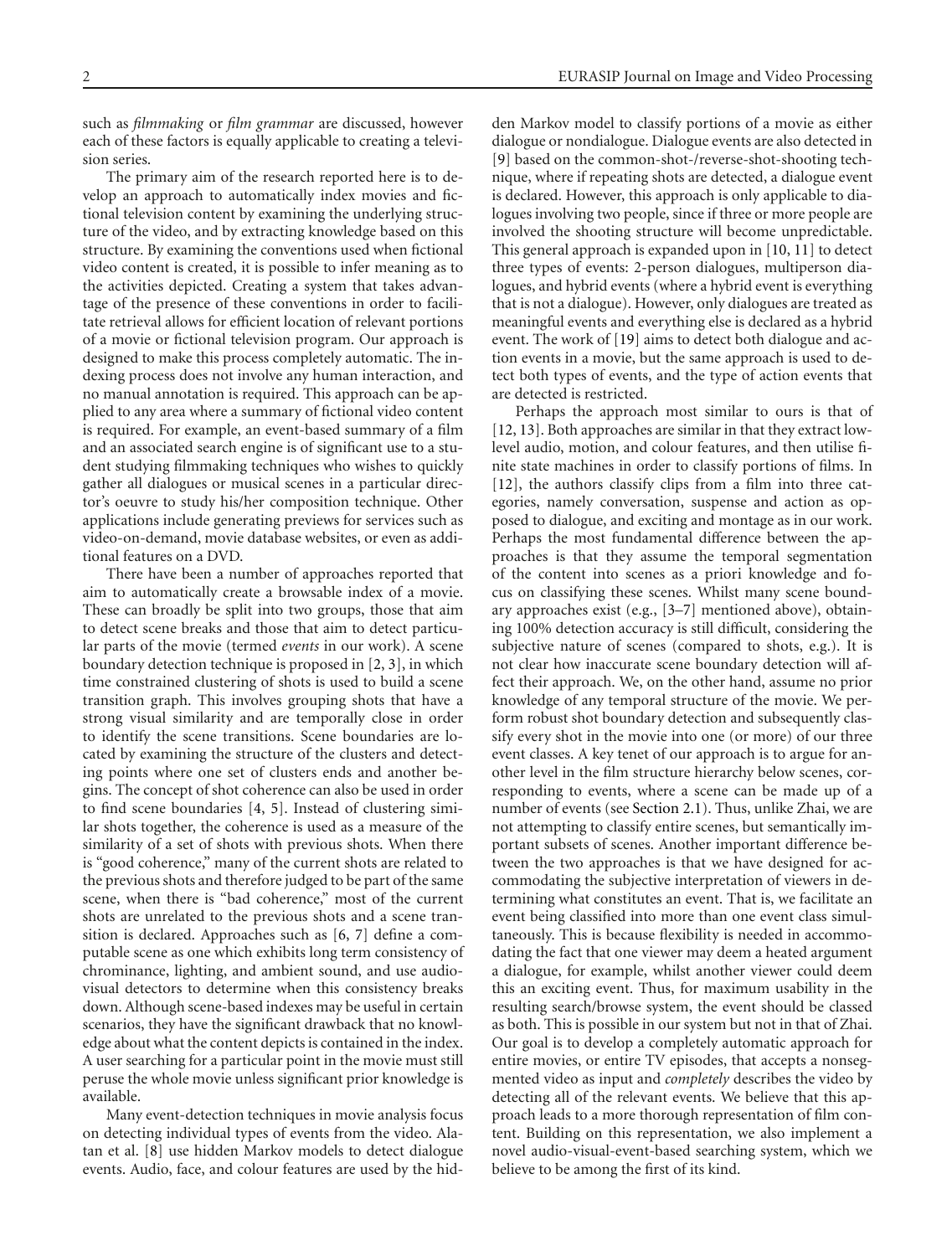The rest of this paper is organised as follows: [Section 2](#page-2-1) examines how fictional video is created, [Section 3](#page-4-0) describes our overall approach, and based on this approach, two search systems are developed, which are described in [Section 4.](#page-6-0) [Section 5](#page-9-0) presents a number of experiments carried out to evaluate the systems, while [Section 6](#page-13-0) draws a number of conclusions and indicates future work.

# <span id="page-2-1"></span>**2. FICTIONAL VIDEO CREATION PRINCIPLES AND THEIR APPLICATION**

## <span id="page-2-0"></span>*2.1. Film structure*

An individual video *frame* is the smallest possible unit in a film and typically occurs at a rate of 24 per second. A *shot* is defined as "one uninterrupted run of the camera to expose a series of frames" [\[14](#page-14-15)], or, a sequence of frames shot continuously from a single camera. Conventionally, the next unit in a film's structure is the *scene*, made up of a number of consecutive shots. It is somewhat harder to define a scene as it is a more abstract concept, but is labelled in [\[14](#page-14-15)] as "a segment in a narrative film that takes place in one time and space, or that uses crosscutting<sup>1</sup> to show two or more simultaneous actions." However, based on examining the structure of a movie or fictional video, we believe that another structural unit is required. An *event*, as used in this research, is defined as a subdivision of a scene that contains something of interest to a viewer. It is something which progresses the story onward corresponding to portions of a movie which viewers remember as a semantic unit after the movie has finished. A conversation between a group of characters, for example, would be remembered as a semantic unit ahead of a single shot of a person talking in the conversation. Similarly, a car chase would be remembered as "a car chase," not as 50 single shots of moving cars. A single shot of a car chase carries little meaning when viewed independently, and it may not even be possible to deduce that a car chase is taking place from a single shot. Only when viewed in context with the surrounding shots in the event does its meaning becomes apparent. In our definition, an event contains a number of shots and has a maximum length of one scene. Usually a single scene will contain a number of different events. For example, a single scene could begin with ten shots of people talking (dialogue event), in the following fifteen shots a fight could break out between the people (exciting event), and finally, end with eight shots of the people conversing again (dialogue event). In [Figure 1,](#page-2-2) the movie structure we adopt is presented. Each movie contains a number of scenes, each scene is made up of a number of events, each event contains a number of shots, and each shot contains a number of frames. In this research, an event is considered the optimal unit of the movie to be detected and presented as it contains significant semantic meaning to end-users of a video indexing system.



<span id="page-2-2"></span>Figure 1: Structure of a movie.

## *2.2. Fictional video creation principles*

Although movie-making is a creative process, there exists a set of well-defined conventions, that *must* be followed. These conventions were established by early filmmakers, and have evolved and adjusted somewhat since then, but they are so well established that the audience expects them to be followed or else they will become confused. These are not only conventions for the filmmakers, but perhaps more importantly, they are conventions for the film viewers. Subconsciously or not, the audience has a set of expectations for things like camera positioning, lighting, movement of characters, and so forth, built up over previous viewings. These expectations must be met, and can be classed as filmmaking *rules*. Much of our research aims to extract information about a film by examining the use of these rules. In particular, by noting the shooting conventions present at any given time in a movie, it is proposed that it is possible to understand the intentions of a filmmaker and, as a byproduct of this, the activities depicted in the video.

One important rule that dictates the placement of the camera is known as the 180◦ line rule. It was first established by early directors, and has been followed ever since. It is a good example of a rule that, if broken, will confuse an audience. [Figure 2](#page-3-0) shows a possible configuration of a conversation. In this particular dialogue, there are two characters, X and Y. The first character shown is X, and the director decides to shoot him from a camera position A. As soon as the position of camera A is chosen as the first camera position, the 180 $^{\circ}$  line is set up. This is an imaginary line that joins characters X and Y. Any camera shooting subsequent shots must remain on the same side of the line as camera A. When deciding where to position the camera to see character Y, the director is limited to a smaller space, that is, above the 180◦ line, and in front of character Y. Position B is one possible location. This placement of cameras must then follow throughout the conversation, unless there is a visible movement of characters or camera (in which case a new 180◦ line is immediately set up). This ensures that the characters are facing the same way throughout the scene, that is, character X is looking right to

<sup>&</sup>lt;sup>1</sup> Crosscutting occurs when two related activities are taking place and both are shown either in a split screen fashion or by alternating shots between the two locations.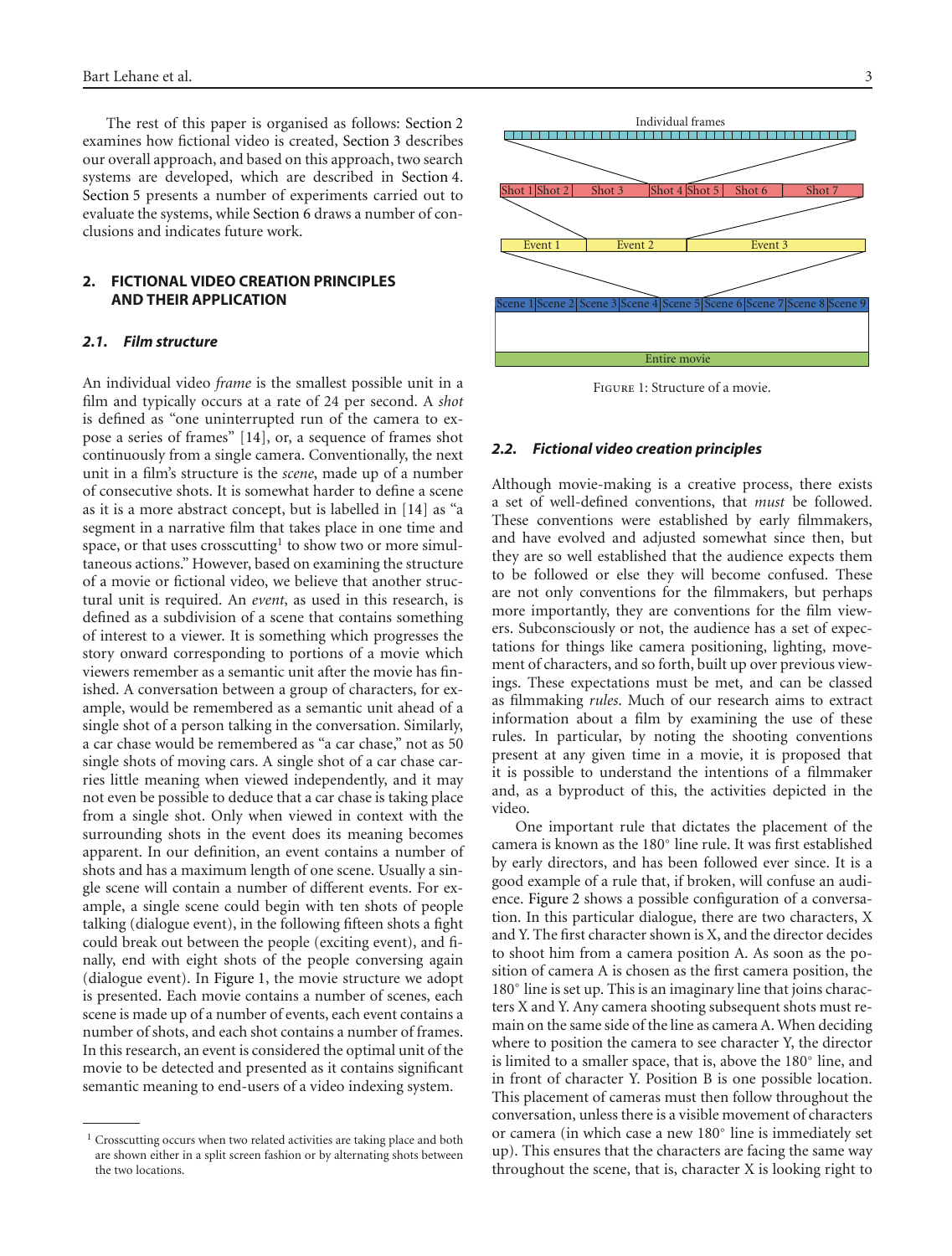

<span id="page-3-0"></span>Figure 2: Example of 180◦ line rule.

left, and character Y is looking left to right (note that this includes shots of characters X and Y together). If, for example, the director decided to shoot character Y from position C in [Figure 2,](#page-3-0) then both characters would be looking from right to left on screen and it would appear that they are both looking the same direction, thereby breaking the 180◦ line rule.

The 180◦ rule allows the audience to comfortably and naturally view an event involving interaction between characters. It is important that viewers are relaxed whilst watching a dialogue in order to fully comprehend the conversation. As well as not confusing viewers, the 180◦ line also ensures that there is a high amount of shot repetition in a dialogue event. This is essential in maintaining viewers' concentration in the dialogue, as if the camera angle changed in subsequent shots, then a new background would be presented to the audience in each shot. This means that the viewers have new information to assimilate for every shot and may become distracted. In general, the less periphery information shown to a viewer, the more they can concentrate on the words being spoken. Knowledge about camera placement (and specifically the 180◦ line rule) can be used to infer which shots belong together in an event. Repeating shots, again due to the 180◦ line rule, can also indicate that some form of interaction is taking place between multiple characters. Also, the fact that lighting and colour typically remain consistent throughout an event can be utilised, as when this colour changes it is a strong indication that a new event (in a different location) has begun.

The use of camera movement can also indicate the intentions of the filmmaker. Generally, low amounts of camera movement indicate relaxed activities on screen. Conversely, high amounts of camera movement indicate that something exciting is occurring. This also applies to movement within the screen, as a high amount of object movement may indicate some sort of exciting event. Thus, the amount and type of motion present is an important factor in analysing video.

Editing pace is another very important aspect of filmmaking. Pace is the rate of shot cuts at any particular time in the movie. Although there are no "rules" regarding the use of pace, the pace of the action dictates the viewers' attention to it. In an action scene, the pace quickens to tell the viewers that something of import is happening. Pace is usually quite fast during action sequences and is therefore more noticeable, but it should be present in all sequences. For example, in a conversation that intensifies toward the end, the pace would quicken to illustrate the increase in excitement. Faster pacing suggests intensity, while slower pacing suggests the opposite, thus shot lengths can be used as an indication of a filmmakers intent.

The audio track is an essential tool in creating emotion and setting tone throughout a movie and is a key means of conveying information to the viewer. Sound in films can be grouped into three categories, *Speech, Music,* and *Sound effects*. Usually speech is given priority over the other forms of sound as this is deemed to give the most information and thus not have to compete for the viewer's attention. If there are sound effects or music present at the same time as speech, then they should be at a low enough level so that the viewer can hear the speech clearly. To do this, sound editors may sometimes have to "cheat." For example, in a noisy factory, the sounds of the machines, that would normally drown out any speech, could be lowered to an acceptable level. Where speech is present, and is important to the viewer, it should be clearly audible. Music in films is usually used to set the scene, and also to arouse certain emotions in the viewers. The musical score tells the audience what they should be feeling. In fact, in many Hollywood studios they have musical libraries catalogued by emotion, so when creating a soundtrack for say, a funeral, a sound engineer will look at the "sad" music library. Sound effects are usually central to action sequences, while music usually dominates dance scenes, transitional sequences, montages, and emotion laden moments without dialogue [\[14](#page-14-15)]. This categorisation of the sounds in movies is quite important in our research. In our approach, the presence of speech is used as a reliable indicator not only that there is a person talking on-screen, but also that person's speech warrants the audience's attention. Similarly, the presence of music and/or silence indicates that some sort of musical, or emotional, event is taking place.

It is proposed that by detecting the presence of filmmaking techniques, and therefore the intentions of the filmmaker, it is possible to infer meaning about the activities in the video. Thus, the audiovisual features used in our approach (explained in [Section 3.2\)](#page-4-1) reflect these film and video making rules.

# <span id="page-3-1"></span>*2.3. Choice of event classes*

In order to create an event-based index of fictional video content, a number of event classes are required. The event classes should be sufficient to cover all of the meaningful parts in a movie, yet be generic enough so that only a small amount of event classes are required for ease of navigation. Each of the events in an event class should have a common semantic concept. It is proposed here that three classes are sufficient to contain all relevant events that take place in a film or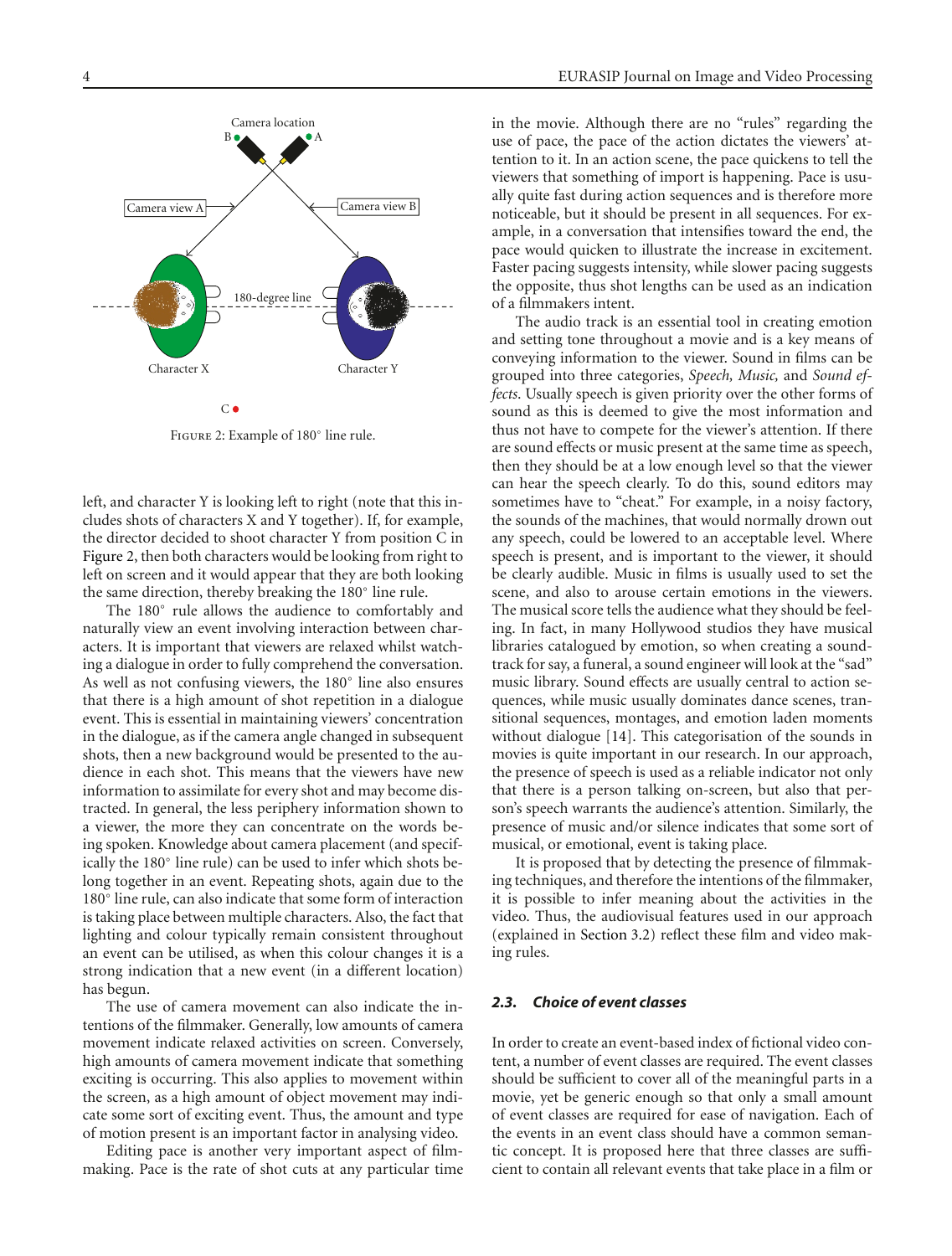fictional television program. These three classes correspond to *dialogue, exciting,* and *montage*.

*Dialogue* constitutes a major part of any film, and the viewer usually gets the most information about the plot, story, background, and so forth, of the film from the dialogue. Dialogue events should not be constrained to a set number of characters (i.e., 2-person dialogues), so a conversation between any number of characters is classed as a dialogue event. Dialogue events also include events such as a person addressing a crowd, or a teacher addressing a class.

*Exciting* events typically occur less frequently than dialogue events, but are central to many movies. Examples of exciting events include fights, car chases, battles, and so forth, Whilst a dialogue event can be clearly defined due to the presence of people talking, an exciting event is far more subjective. Most exciting events are easily declared (a fight, e.g., would be labelled as "exciting" by almost anyone watching), but others are more open to viewer interpretation. Should a heated debate be classed as a dialogue event or an exciting event? As mentioned in [Section 2,](#page-2-1) filmmakers have a set of tools available to create excitement. It can be assumed that if the director wants the viewer to be excited, then he/she will use these tools. Thus, it is impossible to say that every heated debate should be labelled as "dialogue" or as "exciting," as this largely depends on the aims of the director. Thus, we have no clear definition of an exciting event, other than a sequence of shots that makes a viewer excited.

The final event class is a superset of a number of different subevents that are not explicitly detected but are collected labelled *Montages*. The first type of events in this superset is traditional montage events themselves. A montage is a juxtaposition of shots that typically spans both space and time. A montage usually leads a viewer to infer meaning from it based on the context of the shots. As a montage brings a number of unrelated shots together, typically there is a musical accompaniment that spans all of the shots. The second event type labelled in the montage superset is an *emotional* event. Examples of this are shots of somebody crying or a romantic sequence of shots. Emotional events and montages are strongly linked as many montages have strong emotional subtexts. The final event type in the montage class are *Musical* events. A live song, and a musician playing at a funeral are examples of musical events. These typically occur quite infrequently in most movies. These three event types are linked by the common thread of having a strong musical background, or at least a nonspeech audio track. Any future reference to montage events refers to the entire set of events labelled as montages. The three event classes explained above (dialogue, exciting, and montage) aim to cover all meaningful parts of a movie.

#### <span id="page-4-0"></span>**3. PROPOSED APPROACH**

#### *3.1. Design overview*

In order to detect the presence of events, a number of audiovisual features are required. These features are based on the film creation principles outlined in [Section 2.](#page-2-1) The features utilised in order to detect the three event classes in a movie

are: a description of the audio content (where the audio is placed into a specific class; speech, music, etc.), a measure of the amount of camera movement, a measure of the amount of motion in the frame (regardless of camera movement), a measure of the editing pace, and a measure of the amount of shot repetition. A method of detecting the boundaries between events is also required. The overall system comprises two stages. The first (detailed in [Section 3.2\)](#page-4-1) involves extracting this set of audiovisual features. The second stage (detailed in [Section 4\)](#page-6-0) uses these features in order to detect the presence of events.

# <span id="page-4-1"></span>*3.2. Feature extraction*

The first step in the analysis involves segmenting the video into individual shots so that each feature is given a single value per shot. In order to detect shot boundaries, a colourhistogram technique, based on the technique proposed in [\[15](#page-14-16)], was implemented. In this approach, a 64-bin luminance histogram is extracted for each frame of video and the difference between successive frames is calculated:

$$
\text{Diff}_{xy} = \sum_{i=1}^{M} |h_x(i) - h_y(i)|, \qquad (1)
$$

where Diff*xy* is the histogram difference between frame *x* and frame *y*;  $h_x$  and  $h_y$  are the histograms for frame *x* and *y*, respectively, and each contains *M* bins. If the difference between two successive colour histograms is greater than a defined threshold, a shot cut is declared. This threshold was chosen based on a representative sample of video data which contained a number of hard cuts, fades, and dissolves. The threshold which achieved the highest overall results was selected. As fades and dissolves occur over a number of successive frames, this often resulted in a number of successive frames having a high interframe histogram difference, which, in turn, resulted in a number of shot boundaries being declared for one fade/dissolve transition. In order to alleviate this, a postprocessing merging step was implemented. In this step, if a number of shot boundaries were detected in successive frames, only one shot boundary was declared. This was selected at the point of highest interframe difference. This led to significant reduction in the amount of false positives. When tested on a portion of video which contained 378 shots (including fades and dissolves), this method detected shot boundaries with a recall of 97% and a precision of 95%. After shot boundary detection, a single keyframe is selected from each shot by, firstly, computing the values of the average frame in the shot, and then, finding the actual frame which is closest to this average.

The next step involves clustering shots that are filmed using the same camera in the same location. This can be achieved by examining the colour difference between shot keyframes. Shots that have similar colour values and are temporally close together are extremely likely to have been shot from the same camera. Shot clustering has two uses. Firstly it can be used to detect areas where there is shot repetition (e.g., during character interaction), and secondly it can be used to detect boundaries between events. These boundaries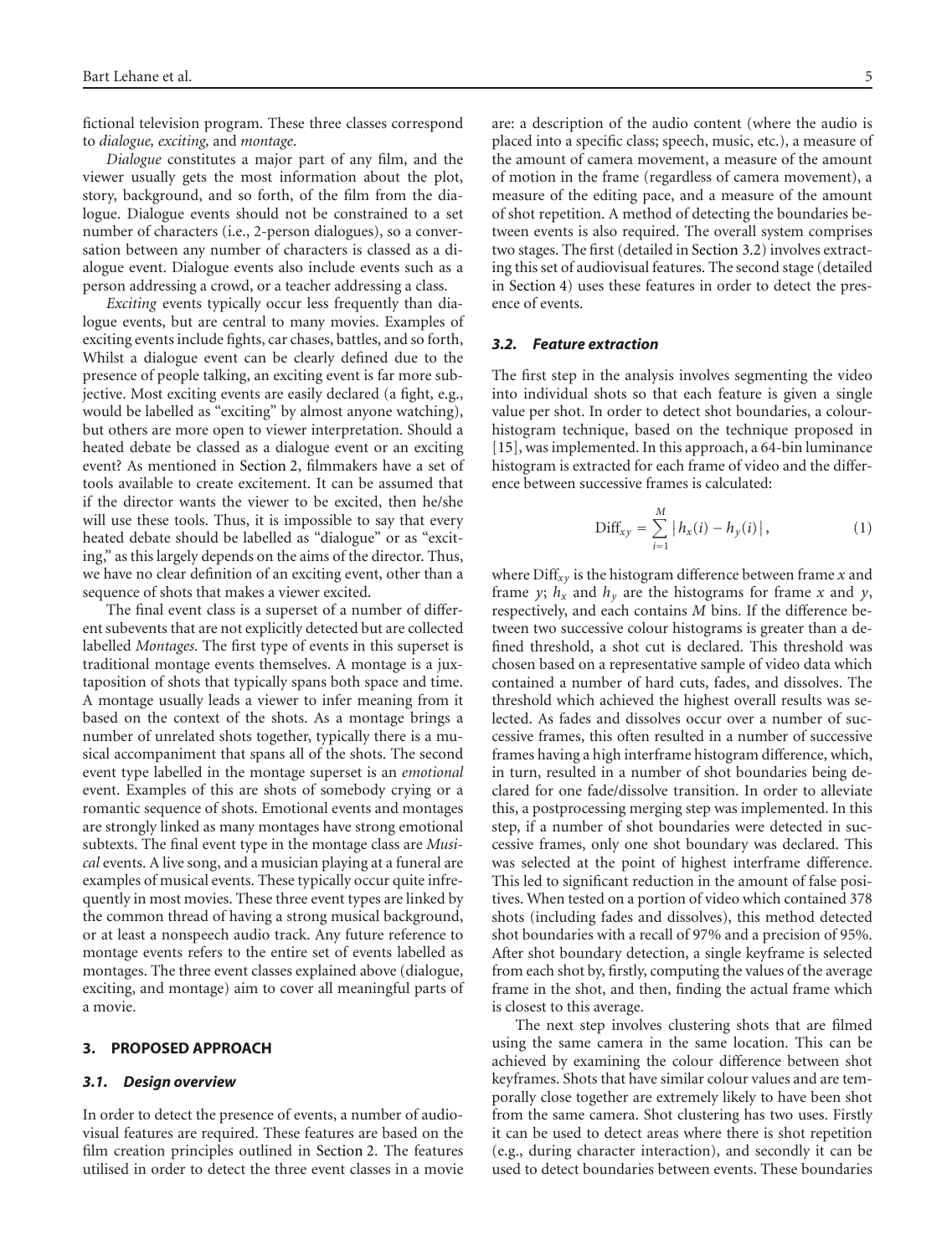occur when the focus of the video (and therefore the clusters) shifts from one location to another, resulting in a clean break between the clusters. The clustering method is based on the technique first proposed in [\[2](#page-14-2)], although variants of the algorithm have been used in other approaches since [\[3,](#page-14-3) [16](#page-14-17)]. The algorithm can be described as follows.

- (1) Make *N* clusters, one for each shot.
- (2) Find the most similar pair of clusters, R and S, within a specified time constraint.
- (3) Stop when the histogram difference between R and S is greater than a predefined threshold.
- (4) Merge R and S (more specifically, merge the second cluster into the first one).
- (5) Go to step 2.

The time constraint in step 3 ensures that only shots that are temporally close together can be merged. A cluster value is represented by the average colour histogram of all shots in the cluster, and differences between clusters are evaluated based on the average histograms. When two clusters are merged (step 4), the shots from the second cluster are added to the first cluster, and a new average cluster value is created based on all shots in the cluster. This results in a set of clusters for a film each containing a number of visually similar shots. The clustering information can be used in order to evaluate the amount of shot repetition in a given sequence of shots. The *ratio of clusters to shots (termed CS ratio)* is used for this purpose. The higher the rate of repeating shots, the more shots any given cluster contains and the lower the CS ratio. For example, if there are 20 shots contained in 3 clusters (possibly due to a conversation containing 3 people), the CS ratio is 3*/*20 = 0*.*15 [\[17\]](#page-14-18).

Two motion features are extracted. The first is the *motion intensity*, which aims to find the amount of motion within each frame, and subsequently each shot. This feature is defined by MPEG-7 [\[18\]](#page-14-19). The standard deviation of the videomotion vectors is used in order to calculate the motion intensity. The higher the standard deviation, the higher the motion intensity in the frame. In order to generate the standard deviation, firstly the mean motion vector value is obtained:

$$
\bar{x} = \frac{1}{N \times M} \sum_{i=1}^{N} \sum_{j=1}^{M} x_{ij},
$$
 (2)

where the frame contains  $N \times M$  motion blocks, and  $x_{ij}$  is the motion vector at location  $(i, j)$  in the frame. The standard deviation (motion intensity) for each frame can then be evaluated as

$$
\sigma = \sqrt{\frac{1}{N \times M} \sum_{i=1}^{N} \sum_{j=1}^{M} (x_{ij} - \bar{x})^{2}}.
$$
 (3)

The motion intensity for each shot is calculated as the average motion intensity of the frames within that shot. It is then possible to categorise high-/low-motion shots using the scale defined by the MPEG-7 standard [\[18\]](#page-14-19). We chose the midpoint of this scale as a threshold, so shots that contain an average standard deviation greater than 3 on this scale are

defined as high-motion shots, and others are labelled as lowmotion shots.

The second motion feature detects the amount of camera movement in each shot via a novel camera-motion detection method. In this approach, the motion is examined across the entire frame, that is, complete motion vector rows are examined. In a frame with no camera movement, there will be a large number of zero-motion vectors. Furthermore, these motion vectors should appear across the frame, not just centred in a particular area. Thus, the *runs* of zero-motion vectors for each row are calculated, where a run is the number of successive zero-motion vectors. Three run types are created: short, middle, and long. A short run will detect small areas with little motion. A middle run is intended to find medium areas with low amounts of motion. The long runs are the most important in terms of detecting camera movement and represent motion over the entire row. In order to select optimal values for the lengths of the short, middle, and long runs, a number of values were examined by comparing frames with and without camera movement. Based on these tests, a short run is defined as a run of zero-motion vectors up to 1*/*3 the width of the frame, a middle run is between 1*/*3 and 2*/*3 the width of the frame, and a long run is greater than 2*/*3 the width of the frame. In order to find the optimal minimum number of runs permitted in a frame before camera movement is declared, a representative sample of 200 P-frames was used. Each frame was manually annotated as being a motion/nonmotion frame. Following this, various values for the minimum amount of runs for a noncameramotion shot were examined, and the accuracy of each set of values against the manual annotation was calculated. This resulted in a frame with camera motion being defined as a frame that contains less than 17 short zero-motion-vectorruns, less than 2 middle zero-motion-vector-runs, and less than 2 long zero-motion-vector-runs. When tested, this technique detected whether a shot contained camera movement or not with an accuracy of 85%.

For leveraging the sound track, a set of audio classes are proposed corresponding to *speech, music, quiet music, silence*, and *other*. The music class corresponds to areas where music is the dominant audio type, while quiet music corresponds to areas where music is present, but not the dominant type (such as areas where there is background music). The speech and silence classes contain all areas where that audio type is prominent. The other class corresponds to all other sounds, such as sound effects, and so forth, In total, four audio features are extracted in order to classify the audio track into the above classes. The first is the *high zero crossing rate ratio* (HZCRR). To extract this, for each sample the average zerocrossing rate of the audio signal is found. The high zero crossing rate (HZCR) is defined as  $1.5 \times$  the average zero-crossing rate. The HZCRR is the ratio of the amount of values over the HZCR to the amount of values under the HZCR. This feature is very useful in speech classification, as speech commonly contains short silences between spoken words. These silences drive the average down, while the actual speech values will be above the HZCR, resulting in a high HZCRR [\[10,](#page-14-10) [19\]](#page-14-12).

The second audio feature is the *silence ratio*. This is a measure of how much silence is present in an audio sample.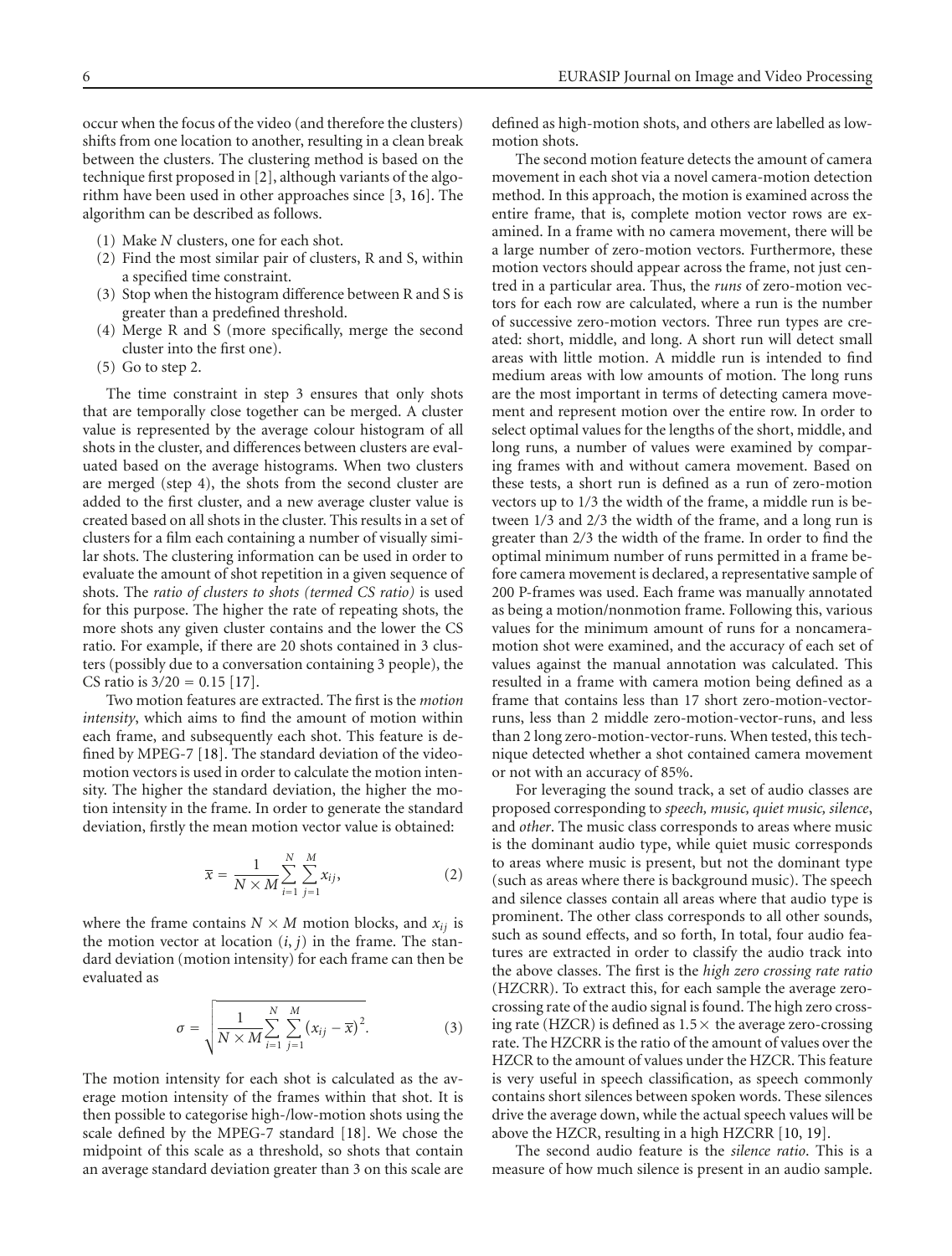The root mean-squared (RMS) value of a one-second clip is first calculated as

$$
x_{\text{rms}} = \sqrt{\frac{1}{N} \sum_{i=1}^{N} x_i^2} = \sqrt{\frac{x_1^2 + x_2^2 + \dots + x_N^2}{N}},
$$
 (4)

where *N* is the number of samples in the clip, and *xi* are the audio values. The clip is then split into a number of smaller temporal segments and the RMS value of each of these segments is calculated. A silence segment is defined as a segment with an RMS value of less than half the RMS of the entire window. The silence ratio is then the ratio of silence segments to the number of segments in the window. This feature is useful for distinguishing between speech and music. Music tends to have constant RMS values throughout the entire second, therefore the silence ratio will be quite low. On the contrary, gaps mean that the silence ratio tends to be higher for speech [\[19](#page-14-12)].

The third audio feature is the *short-term energy*. In order to generate this, firstly a one-second window is divided into 150 nonoverlapping windows, and the short-term energy is calculated for each window as

$$
x_{\rm ste} = \sum_{i=0}^{N} x_i^2. \tag{5}
$$

This provides a convenient representation of the signal's amplitude variations over time [\[10](#page-14-10)]. Secondly, the number of samples that have an energy value of less than half of the overall energy for the one-second clip are calculated. The ratio of low to high energy values is obtained and used as a final audio feature, known as the *short-term energy variation*. Both of these energy-based audio features can distinguish between silence and speech/music values, as the silence values will have low energy values.

In order to use these features to recognise specific audio classes, a number of support vector machines (SVMs) are used. Each support vector machine is trained on a specific audio class and each audio sample is assigned to a particular class. The audio class of each shot can then be obtained by finding the dominant audio class of the samples in the shot. Our experiments have shown that, based on a manually annotated sample of 675 shots, the audio classifier labelled the shot in the correct class 90% of the time.

Following audiovisual analysis, each of the extracted features is combined in the form of a feature vector for each shot. Each *shot feature vector* contains [% speech, % music, % silence, % quiet music, % other audio, % static-camera frames per shot, % nonstatic-camera frames per shot, motion intensity, shot length]. In addition to this, shot clustering information is available, and a list of points in the film where a change-of-focus occurs is known. This information can be used in order to detect events and allow searching as described in the following section.

# <span id="page-6-0"></span>**4. INDEXING AND SEARCHING**

Two approaches to movie indexing are presented here. The first builds a structured index based on the event classes listed

in [Section 2.3.](#page-3-1) This approach is presented in [Section 4.2.](#page-8-0) Building on this, an alternate browsing method is also proposed which allows users to search for specific events in a movie. This is presented in [Section 4.3.](#page-9-1) Both of these approaches are event-based and rely on the same overall approach. Both browsing approaches rely of the detection of segments where particular feature dominate, that we term *potential event sequences*.

## *4.1. Sequence detection*

Typically, events in a movie contain consistency of features. For example, if a filmmaker is filming an event which contains excitement, he/she will employ shooting techniques designed to generate excitement, such as fast-paced editing. While fast-paced editing is present, it follows that the excitement is continuing, however, when the fast-paced editing stops, and is replaced by longer shots, then this is a good indication that the exciting event is finished and another event is beginning. The same can be said for all other types of event. Thus, the first step in creating an event-based index for films is to detect sequence of shots which are dominated by the features extracted in [Section 3.2,](#page-4-1) which are representative of the various filmmaking tools. The second step is then to classify these detected sequences.

In order to detect these sequences some dataclassification method is required. Many data-classification techniques build a model based on a provided set of training information in order to make judgements about the current data. Although in any data-classification environment there are differences between the training data and data to be classified, due to the varying nature of movies it is particularly difficult to create a reliable training set. Finite state machines (FSMs) were chosen as a data-classification technique as they can be configured based on a priori knowledge about the data, do not require training, and can be used in detecting the presence of areas of dominance based on the underlying features. This ensures that the data-classification method can be tailored for use with fictional video data. Although FSMs are quite similar in structure and output to other data-classification techniques such as hidden Markov models (HMMs), the primary difference is that FSMs are user designed and do not require training. Although an HMMbased event-detection approach was also implemented for completeness, it was eventually rejected as it was consistently outperformed by the FSM approach.

In total there are six FSMs to detect six different kinds of sequences: a speech FSM, a music FSM, a nonspeech FSM, a static motion FSM, a nonstatic motion FSM and a highmotion/short-shot FSM. Each of the FSMs contain one feature with the exception of the high-motion/short-shot FSM. This was created due to filmmakers' reliance on these particular features to generate excitement.

The general design of all the FSMs employed is shown in [Figure 3.](#page-7-0) Each selected feature has one FSM assigned to it in order to detect sequences for that feature. So for example, there is a speech FSM that detects areas where speech shots are dominant. There are similar FSMs for the other features which generate other sequences. The FSM always begins on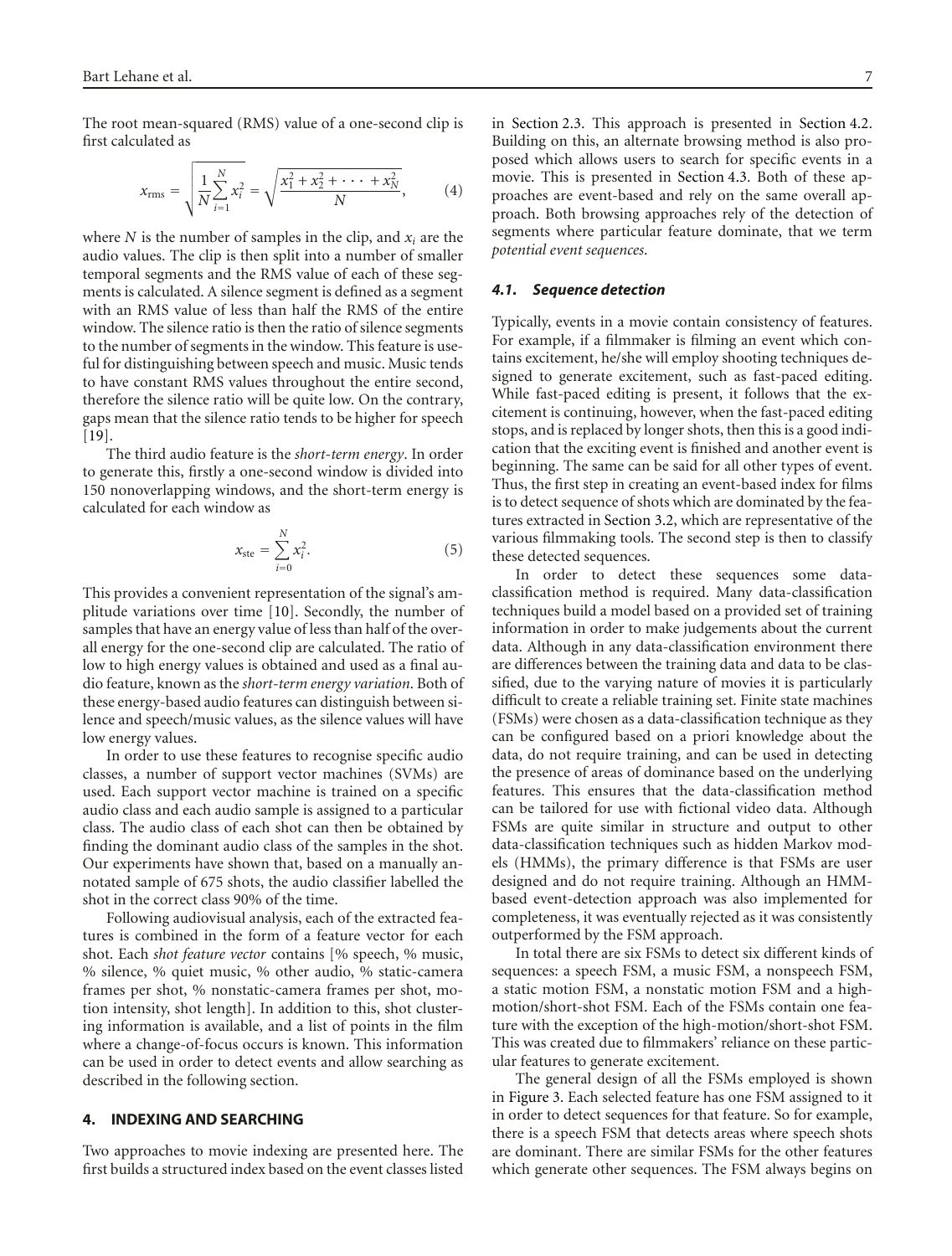

<span id="page-7-0"></span>Figure 3: General FSM structure.

the left, in the "start" state. Whenever a shot that contains the desired feature occurs (indicated by the darker, blue arrows in [Figure 3\)](#page-7-0), the FSM moves toward the state that declares that a sequence has begun (the state furthest on the right in all FSM diagrams). Whenever an undesired shot occurs (the lighter, green arrows in [Figure 3\)](#page-7-0), the FSM moves toward the start state, where it is reset. If the FSM had previously declared that a sequence was occurring, then returning to the Start state will result in the end of the sequence being declared as the last shot before the FSM left the "potential sequence occurring" state.

The primary variation in the designs of the different FSMs used is the configuration of the intermediate (I) states. [Figure 4](#page-8-1) illustrates all FSMs employed. In all FSM figures, the bottom set of I-states dictate how difficult it is for the start of a sequence to be declared, as they determine the path from the "Start" state to the "Potential sequence occurring" state. The top set of I-states dictate how difficult it is for the end of a sequence to be declared, as they determine the path from "potential event sequence occurring" back to the "start" state (where the sequence is terminated). In order to find the optimal number of I-states in each individual FSM, varying configurations of the I-states were examined, and compared with a manually created ground truth. The configuration which resulted in the highest overall performance was chosen as the optimal configuration. In all cases, the (lighter) green arrows indicate shots of the type that the FSM is looking for, and the (darker) red arrows indicate all other shots. For example, the green arrows in the "static camera" FSM, indicate shots that predominantly contain static camera frames, and the red arrows indicate all other shots. The only exception to this is in the "high-motion/short-shot" FSM in which there are three arrow types. In this case, the green arrow indicates shots that contain high motion and are short in length. The red arrow

indicates shots that contain low motion and are not short, and the blue arrows indicate shots that either contain high motion or are short, but not both.

Due to space restrictions, all of the FSMs cannot be explained in detail here, however the speech FSM is described, and the operation of all other FSMs can be inferred from this. The speech FSM locates areas in the movie where speech shots occur frequently. This does not mean that every shot needs to contain speech, but simply that speech is dominant over nonspeech during any given temporal period. There is an initial (start) state on the left, and on the right there is a speech state. When in the speech state, speech should be the dominant shot type, and the shots should be placed into a speech sequence. When back in the initial state, speech shots should not be prevalent. The intermediate states (I-states) effectively act as buffers, for when the FSM is unsure whether the movie is in a state of speech or not. The state machine enters these states at the start/end of a speech segment, or during a predominantly speech segment where nonspeech shots are present. When speech shots occur, the FSM will drift toward the "speech" state, when nonspeech shots occur the FSM will move toward the "start" state. Upon entering the speech state, the FSM declares that the beginning of a speech sequence occurred the last time the FSM left the start state (as it takes two speech shots to get from the start state to the speech state, the first of these is the beginning of the speech sequence). Similarly, when the FSM leaves the speech state and, through the top I-states, arrives back at the start state, an end to the sequence is declared as the last time the FSM left the speech state.

As can be seen, it takes at least two consecutive speech shots in order for the start of speech to be declared, this ensures that sparse speech shots are not considered. However, the fact that only one I-state is present between the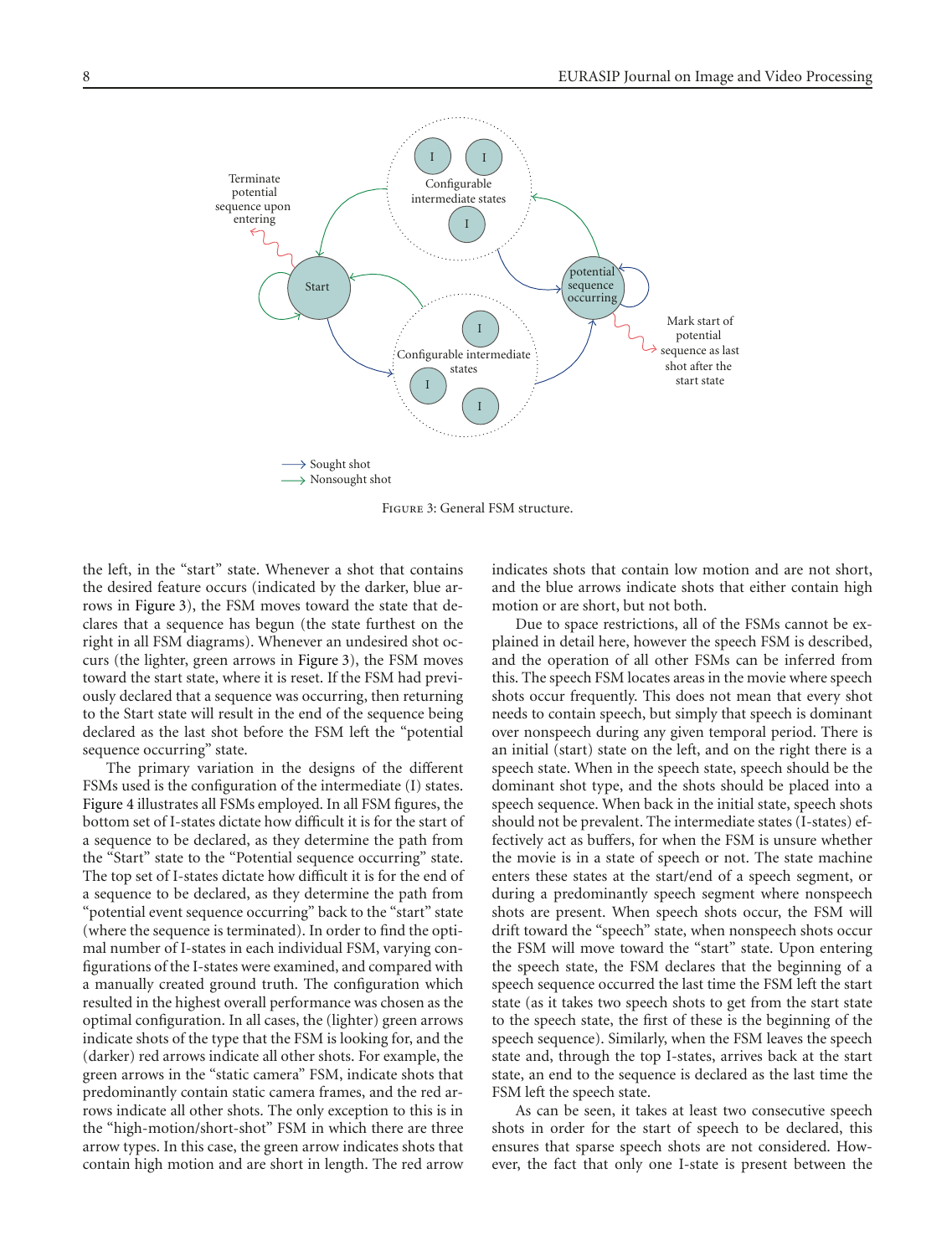

<span id="page-8-1"></span>Figure 4: All FSMs used in detecting temporal segments where individual features are dominant.

"start" and "speech" states makes it easy for a speech sequence to begin. There are two I-states on the top part of the FSM. Their presence ensures that a non-speech shot (e.g., a pause) in an area otherwise dominated by speech shots does not result in a premature end to a speech sequence being declared.

In all FSMs, if a change of focus is detected via the clustering algorithm described in [Section 3.2,](#page-4-1) then the state machine returns to the start state, and an end to the potential sequence is declared immediately. For example, if there were two dialogue events in a row, there is likely be a continual flow of speech shots from the first dialogue event to the second, which, ordinarily, would result in a singlepotential sequence that would span both dialogue events. However, the change of focus will result in the FSM declaring an end to the potential sequence at the end of the first dialogue event, thereby ensuring detection of two distinct events.

## <span id="page-8-0"></span>*4.2. Event detection*

In order to detect each of the dialogue, exciting, and montage events, the potential event sequences are used in combination with a number of postprocessing steps as outlined in the following.

#### *4.2.1. Dialogue events*

As the presence of speech and a static camera are reliable indicators of the occurence of a dialogue event, the sequences detected the speech FSM and static-camera FSM are used. The process used to ascertain if the sequences are dialogue events is as follows.

- (a) The CS ratio is generated for both static camera, and speech sequences to determine the amount of shot repetition present.
- (b) For sequences detected using the speech-based FSM, the percentage of shots that contain a *static camera* is calculated.
- (c) For the sequences detected by the static-camera-based FSM, the percentage of shots containing *speech* in the sequence is calculated.

For any sequence detected using the speech FSM to be declared as a dialogue event, it must have either a low CS ratio *or* a high amount of static shots. Similarly for a sequence detected by the static-camera FSM to be declared a dialogue event, it must have either a low CS ratio *or* a high amount of speech shots. The clustering information from each sequence is also examined in order to further refine the start and end times. As the clusters contain shots of a single character, the first and last shots of the clusters will contain the first and last shots of the people involved in the dialogue. Therefore, these shots are detected and the boundaries of the detected sequences are redefined. The final step merges the retained sequences using a Boolean *OR* operation to generate a final list of dialogue events. This process ensures that different dialogue events shot in various ways can all be detected, as they must have at least some features consistent with convention.

#### <span id="page-8-2"></span>*4.2.2. Exciting events*

In the case of creating excitement, the two main tools used by directors are fastpaced editing and high amounts of motion. This has the effect of startling and disorientating the viewer, creating a sense of unease and excitement. So, in order to detect exciting events, the high motion/short shot sequences are used, and combined with a number of heuristics. The first filtering step is based on the premise that exciting events should have a high CS ratio, as there should be very little shot repetition present. This is due to the camera moving both during and between shots. Typically, no camera angle is repeated, so each keyframe will be visually different. Secondly, short sequences of shots that last less than 5 shots are removed. This is so that short, insignificant moments of action are not misclassified as exciting events. These short bursts of activity are usually due to some movement in between events, for example, a number of cars passing in front of the camera. It is also possible to utilise the audio track to detect exciting events by locating high-tempo musical sequences. This is detailed further along with montage event detection in the following section.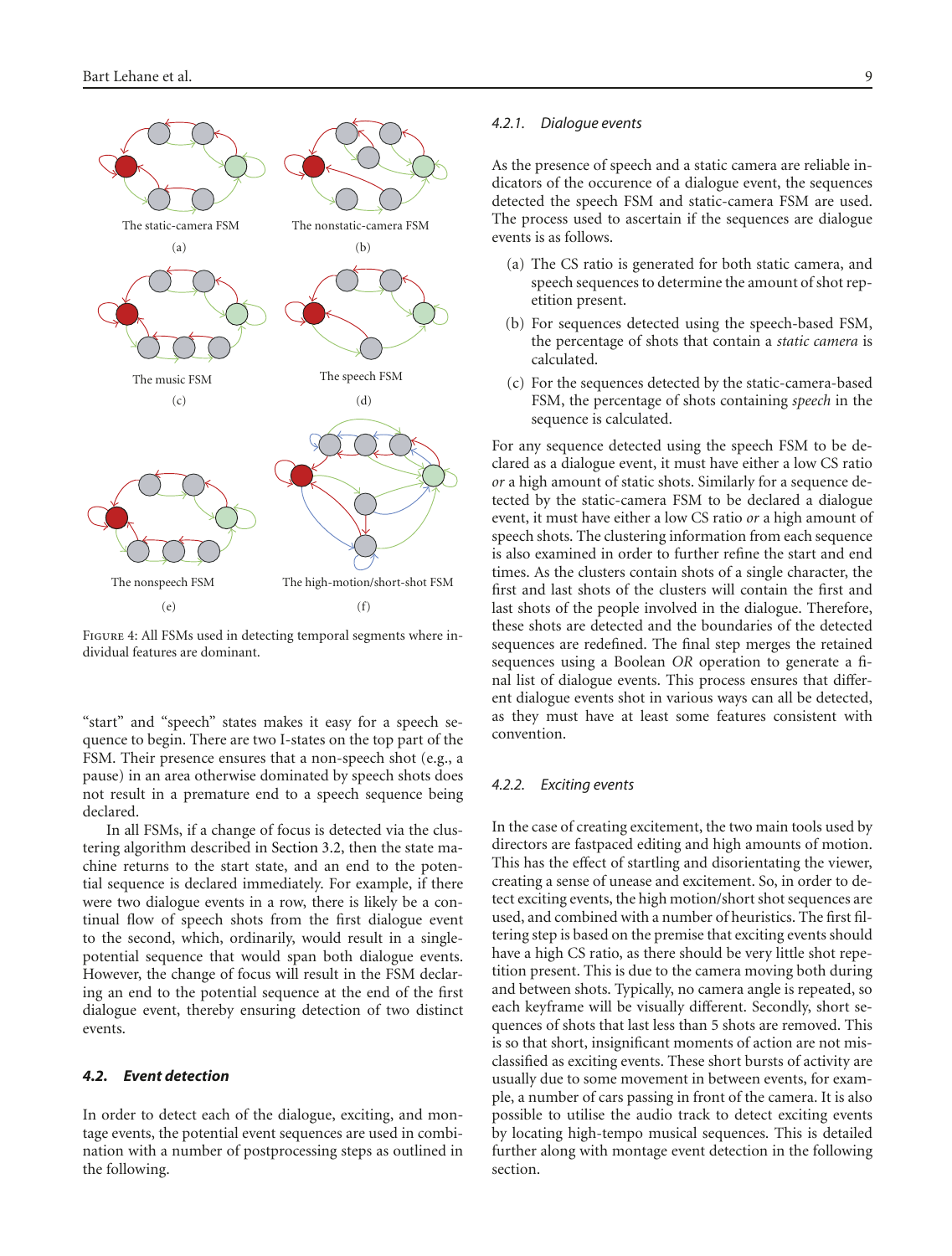Emotional events usually have a musical accompaniment. Sound effects are usually central to action events, while music can dominate dance scenes, transitional sequences, or emotion-laden moments without dialogue [\[14](#page-14-15)]. Thus, the audio FSMs are essential in detecting montage<sup>2</sup> events. Notice that either the music FSM or the non-speech FSM could be used to generate a set of sequences. Although emotional events usually contain music, it is possible that these events may contain silence, thus the non-speech FSM sequences are used, as these will also contain all music sequences. The following statistical features are then generated for each sequence

- (a) The CS Ratio of the sequence.
- (b) The percentage of long shots in the sequence.
- (c) The percentage of low motion intensity shots in the sequence.
- (d) The percentage of static-camera shots in the sequence.

Sequences with very low CS ratios are rejected. This is because sequences with very high amounts of shot repetition are rejected in order to discount dialogue events that take place with a strong musical background. Montage events should contain high percentages of the remaining three features. Usually, in a montage event the director aims to relax the viewer, therefore he/she will relax the editing pace and have a large number of temporally long shots. Similarly, the amount of moving cameras and movement within the frame will be kept to a minimum. A montage may contain some movement (e.g., if the camera is panning, etc.), or it may contain some short shots, however, the presence of both high amounts of motion and fastpaced editing is generally avoided when filming a montage. Thus, if there is an absence of these features, the sequence is declared a montage event.

As mentioned in [Section 4.2.2,](#page-8-2) the nonspeech sequences can be used to detect exciting events. Distinguishing between exciting events and montages is difficult, as sometimes a montage also aims to excite the viewer. Ultimately, we assume that if a director wants the viewer to be excited, he/she will use the tools available to him/her, and thus will use motion and short shots in any sequence where excitement is required. If, for a non-speech sequence, the last three features (% long shots, % low-motion shots and % static-camera shots) all yield low percentages, then the detected sequence is labelled as an exciting event.

# <span id="page-9-1"></span>*4.3. Searching for events*

Although the three event classes that are detected aim to constitute all meaningful events in a movie, in effect they constitute three possible implementations of the same movieindexing framework. The three event classes targeted were chosen to facilitate fictional video browsing, however, it is desirable that the event-detection techniques can be applied to user-defined searching as well. Thus, the search-based system we propose allows users to control the two steps in event detection after the shot-level feature vector has been generated. This means choosing a desired FSM, and then deciding on how much (if any) filtering to undertake on the sequences detected. So, for example, if a searcher wanted to find a particular event, say a conversation that takes place in a moving car, he/she could use the speech FSM to find all the speech sequences, and then filter the results by only accepting the sequences with high amounts of camera motion. In this way, a number of events will be returned, all of which will contain high amounts of speech and high amounts of movingcamera shots. The user can then browse the returned events and find the desired conversation. Note that another way of retrieving the same event would be to use the moving-camera FSM (i.e., the non-static FSM) and then filter the returned sequences based on the presence of high amounts of speech.

[Figure 5](#page-10-0) illustrates this two-step approach. In the first step, a FSM is selected (in this case the music FSM). Secondly, the sequences detected are filtered by only retaining those with a user defined amount of (in this case) static camera shots. This results in a retrieved event list as indicated in the figure.

## <span id="page-9-0"></span>**5. RESULTS AND ANALYSIS**

In order to assess the performance of the proposed system, over twenty three hours of videos and movies from various genres were chosen as a test set. The movies were carefully chosen to represent a broad range of styles and genres. Within the test set, there are a number of comedies, dramas, thrillers, art house films, animated and action videos. Many of the videos target vastly different audiences, ranging from animations aimed at young viewers, to violent action movies only suitable for adult viewing. As there may be differing styles depending on cultural influences, the movies in the test set were chosen to represent a broad range of origins, and span different geographical locations including The United States, Australia, Japan, England, and Mexico. The test data in total consists of ten movies corresponding to over eighteen hours of video and a further nine television programs corresponding to over five hours of video. Each of the following subsections examines different aspects of the performance of the system.

## *5.1. Event detection*

For evaluating automatic event detection, each of the videos was manually annotated and the start and end times of each dialogue, exciting and montage event were noted. This manual annotation was then compared with the automatically generated results. Precision and recall values were generated and are presented in [Table 1.](#page-10-1)

It should be noted that in these experiments, a high recall value is always desired, as a user should always be able to find a desired event in the returned set of events. There are occasions where the precision value for certain movies is quite low, as there are more detected events than relevant

<sup>2</sup> Note that, in this context, the term *montage* refers to montage events, emotional events, and musical events.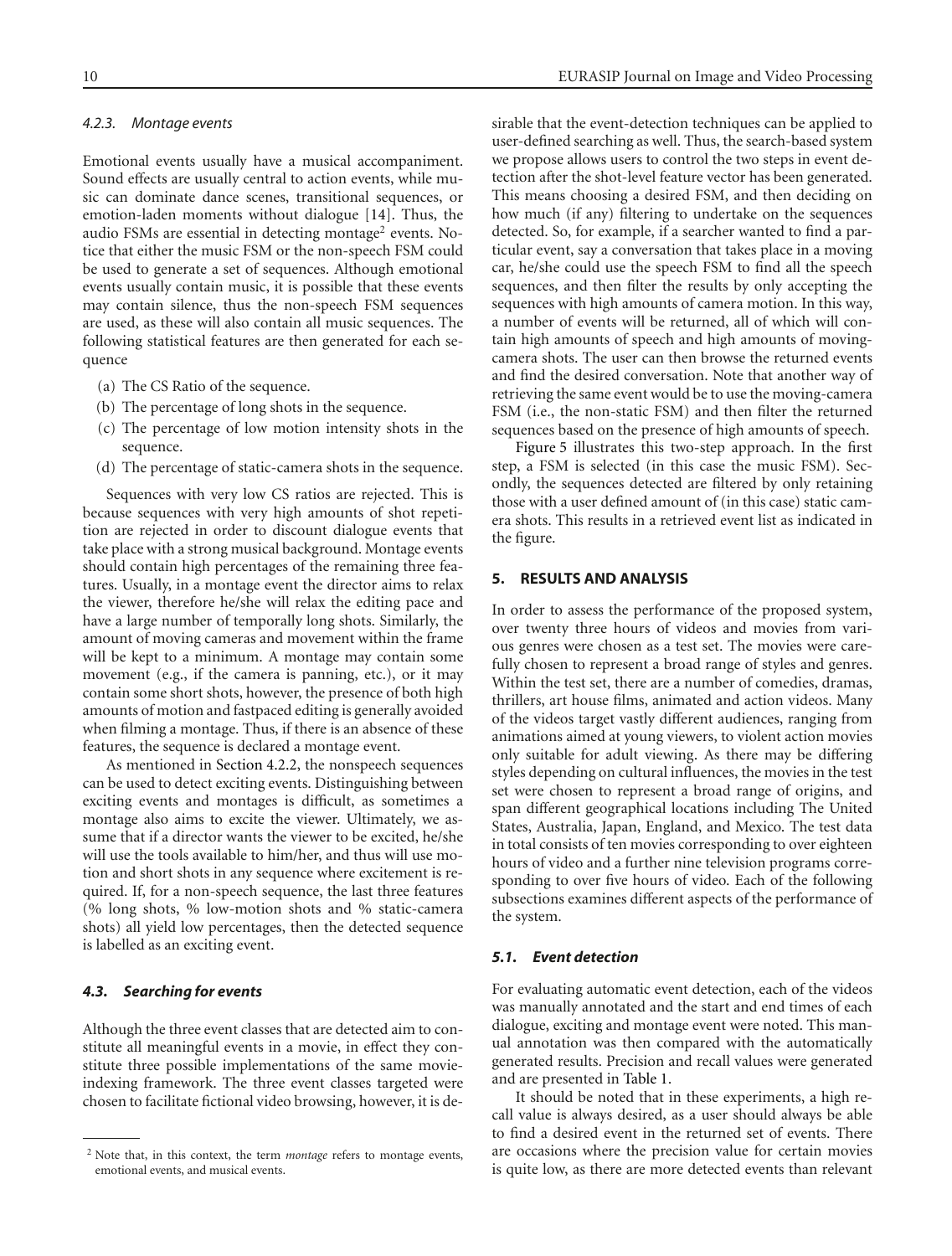

<span id="page-10-0"></span>Figure 5: The process involved in user defined searching.

| Film name       | Dialogue |        | Exciting |        | Montage |        |
|-----------------|----------|--------|----------|--------|---------|--------|
|                 | Prec.    | Recall | Prec.    | Recall | Prec.   | Recall |
| American Beauty | 86%      | 96%    | 17%      | 100%   | 71%     | 95%    |
| Amores Perros   | 56%      | 84%    | 56%      | 95%    | 55%     | 96%    |
| Battle Royal    | 62%      | 94%    | 71%      | 91%    | 72%     | 90%    |
| Chopper         | 90%      | 94%    | 22%      | 83%    | 50%     | 100%   |
| Dumb & Dumber   | 74%      | 91%    | 55%      | 100%   | 68%     | 86%    |
| Goodfellas      | 67%      | 95%    | 46%      | 90%    | 60%     | 86%    |
| High Fidelity   | 80%      | 100%   | 17%      | 100%   | 56%     | 83%    |
| Reservoir Dogs  | 89%      | 94%    | 50%      | 80%    | 100%    | 100%   |
| Shrek           | 73%      | 97%    | 58%      | 100%   | 67%     | 75%    |
| Snatch          | 84%      | 97%    | 71%      | 100%   | 67%     | 83%    |
| Sopranos 1      | 97%      | 100%   | 67%      | 100%   | 25%     | 33%    |
| Sopranos 2      | 100%     | 96%    | 60%      | 75%    | 100%    | 100%   |
| Sopranos 3      | 77%      | 100%   | 38%      | 75%    | 75%     | 100%   |
| Simpsons 1      | 96%      | 100%   |          |        | 100%    | 100%   |
| Simpsons 2      | 89%      | 100%   | 100%     | 100%   |         |        |
| Simpsons 3      | 97%      | 100%   | 67%      | 100%   | 50%     | 100%   |
| Lost 1          | 78%      | 81%    | 79%      | 100%   | 80%     | 100%   |
| Lost 2          | 77%      | 94%    | 69%      | 100%   | 67%     | 100%   |
| Lost 3          | 84%      | 78%    | 54%      | 100%   | 83%     | 100%   |
| Average         | 81%      | 94%    | 59%      | 95%    | 73%     | 91%    |

<span id="page-10-1"></span>Table 1: Results of event detection using the author's ground truth.

ones. However, this scenario is actually beneficial as different viewers often have differing interpretations of events in a movie. This means that some viewers may consider a particular event to be a dialogue event, while others may consider it to be an exciting event (an argument, e.g.). Thus, in order to facilitate both interpretations, events such as this should be detected by both the exciting event detector, and the dialogue event detector, which will typically decrease the precision value for any one interpretation. This is further explained in [Section 5.2.](#page-11-0) Also, in some movies there may be very few events in any particular event class. For example, some movies may only contain two exciting events, so if, say, eight exciting events are detected, a precision value of 37.5% will result. Although this precision value is quite low, in terms of an indexed movie, browsing eight events is still very efficient.

As can be seen, on average 94% of all dialogue events across all videos are detected by the system. This indicates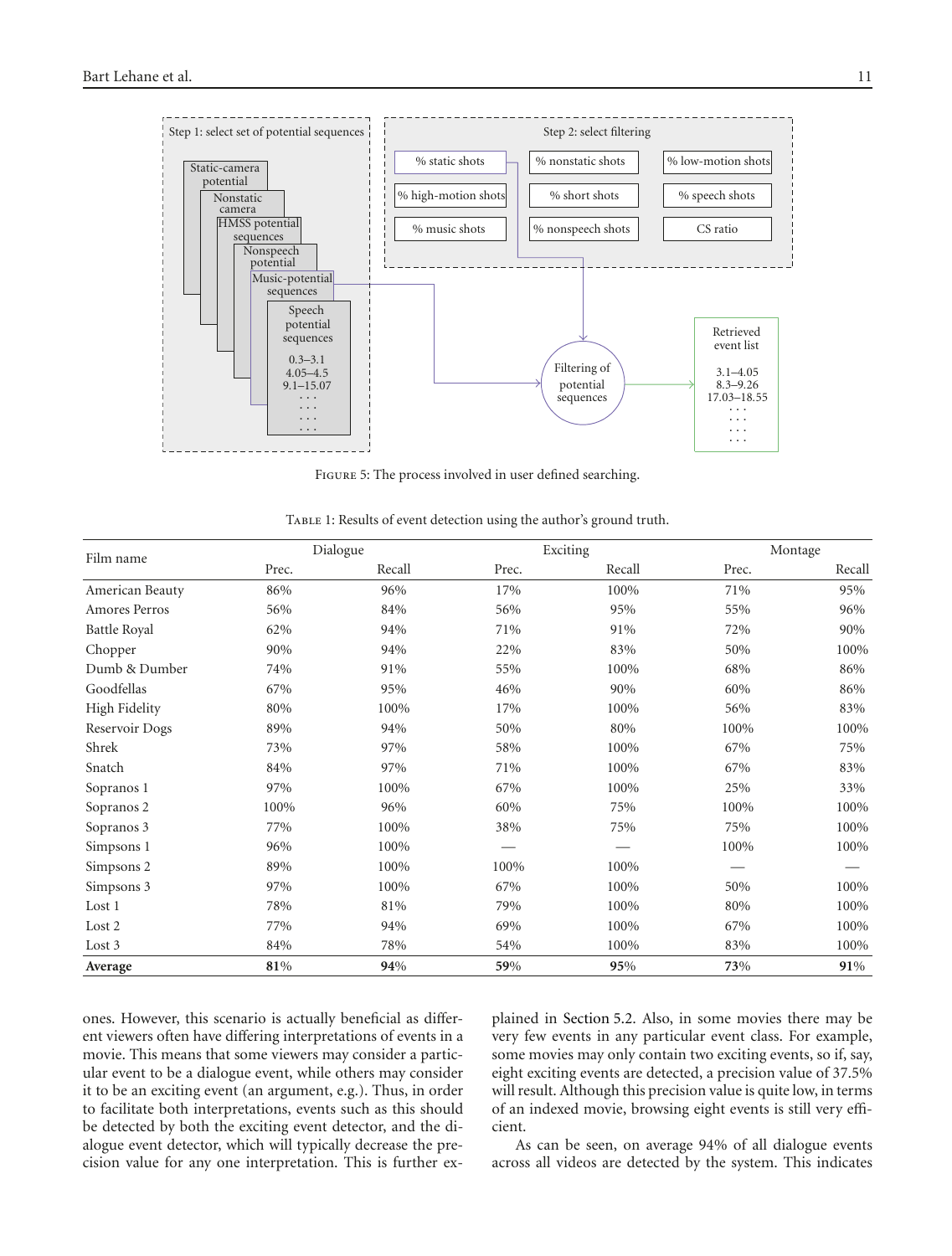extremely high performance but there are a number of reasons why the system may miss a dialogue event. The events that are not detected usually have characteristics that are not common to dialogues, for example, some events have a high CS ratio (i.e., low amount of shot repetition) and therefore are rejected. Other dialogue events contain low amounts of speech, for example, somebody crying during the conversation, and the sequence of shots is therefore not detected by the speech FSM. Alternately, some dialogue events may contain excessive motion, and will therefore be rejected. However, the high recall rate indicates efficient retrieval.

The recall rates for the exciting events is similarly high, with an average value of 95%. In general, the missed exciting events are short bursts of action that are rejected as being too short. The precision rate is somewhat lower, which is primarily due to the small number of exciting events in some movies where a few false positives can lead to very low precision (such as in *American Beauty* where there are only two manually annotated exciting events). Also, in many slowpaced films, directors may shoot parts of the film in an exciting style in order to keep the attention of the viewers. For example, a dialogue may be shot with elements of motion and with a fast shot cut rate. Many of the false positives in *American Beauty, High Fidelity,* and *Chopper* are due to this. Although they may not fit in with the annotator's definition of an exciting event, they usually constitute the most exciting events in the film.

The high recall of the montage events is largely due to filmmakers' reliance on the use of music when filming this type of event. In general the events that are not detected are due to incorrect audio classification where the audio is not correctly labelled as music. Also, most of the false positives are areas that contain speech being labelled as music, primarily due to some background music.

Some events in a movie are detected by the system as belonging to more than one event class. Since there is a certain amount of leeway required in the presentation of events, this dual classification is in fact desirable. This is largely due to the fact that different users will have different interpretations of the same event in a movie. Overall, the most common type of overlap occurs between dialogue and exciting events. An 8.7% of the total shots for all videos were labelled as belonging to both a dialogue event and an exciting event. In general, these occur when there is an element of excitement in a conversation. One such example occurs in *Dumb and Dumber*. In this sequence of shots, one character is talking to another beside a car. A comical situation ensues, whereby one character's foot accidentally gets set on fire. He then tries to continue the conversation, without the other character realising that his foot is on fire. This sequence of shots contains elements of excitement and dialogue. The increased shot pace and movement are consistent with an exciting event, thus it is detected by the exciting event system, but there is also speech and shot repetition, which is detected by the dialogue system. Similarly, in the film *Chopper* the lead character drags his girlfriend through a crowded nightclub (exciting) whilst arguing with her (dialogue). This is an example of the most common reason for this overlap.

<span id="page-11-1"></span>Table 2: Results of overlap between different users in manual mark up of events.

| Event class | Total<br>events | Combined<br>annotation | Single<br>annotation | No.<br>detected |
|-------------|-----------------|------------------------|----------------------|-----------------|
| Dialogue    | 264             | 200                    | 64                   | 54(84%)         |
| Exciting    | 50              | 22                     | 28                   | 26(93%)         |
| Montage     | 72.             | 35                     | 37                   | $30(81\%)$      |

In total, 4% of the shots were labelled as belonging to both a dialogue event and a montage event. For example, one particular overlap occurs in the film *American Beauty* when two characters kiss for the first time. Both before and after they kiss they converse in an emotional manner. This is an example of an event that can be justifiably labelled as both dialogue and montage (emotional). There is a similarly small dual classification rate between exciting events and montage events (2.4% of shots common to both classes). In this case, dual detection typically occurs in an action event with an accompanying musical score that is incorrectly labelled as a montage, for example, a fight with music playing in the background.

In total, 91.2% of the shots in any given video are placed into at least one of the three event classes. Thus, 8.8% of each video is left unclassified. A common cause of unclassified shots occurs when the event detection system misses part of an event. For example, an action event may last 2 minutes, but only 1 minute 45 seconds is detected. This usually occurs either due to the state machine prematurely detecting the end of an event, or missing part of the beginning. For example, there could be an action event where the action slows down toward the end of the event, resulting in the state machine perceiving this as an end to the action. Also, there are a number of parts of the movie (such as ending credits, etc.) that are intentionally not detected by our indexing system. Finally, although the recall rates for each class are quite high, they are not 100%, so some unclassified shots are due to missed events.

#### <span id="page-11-0"></span>*5.2. Accomodating different viewer interpretations*

There is significant subjective viewer interpretation involved in terms of determining what constitutes a dialogue, exciting or montage event in the generation of the ground truth used for testing. In order to test our system response to this phenomenon, a number of user trials were conducted. In these trials, two users were asked to independently view the same movie and mark the start and end points of each dialogue, exciting and montage event. Their annotations were firstly compared to each other, and secondly with the results of the automatic system. In total, six films were used and the results are presented in [Table 2.](#page-11-1)

In the table, the first column represents the total number of events manually marked up by *either* viewer. The "Combined annotation" column displays the number of events that both annotators marked in that event class, while the "Single annotation" column gives the number of events that only one person annotated. Finally, the "No. detected" column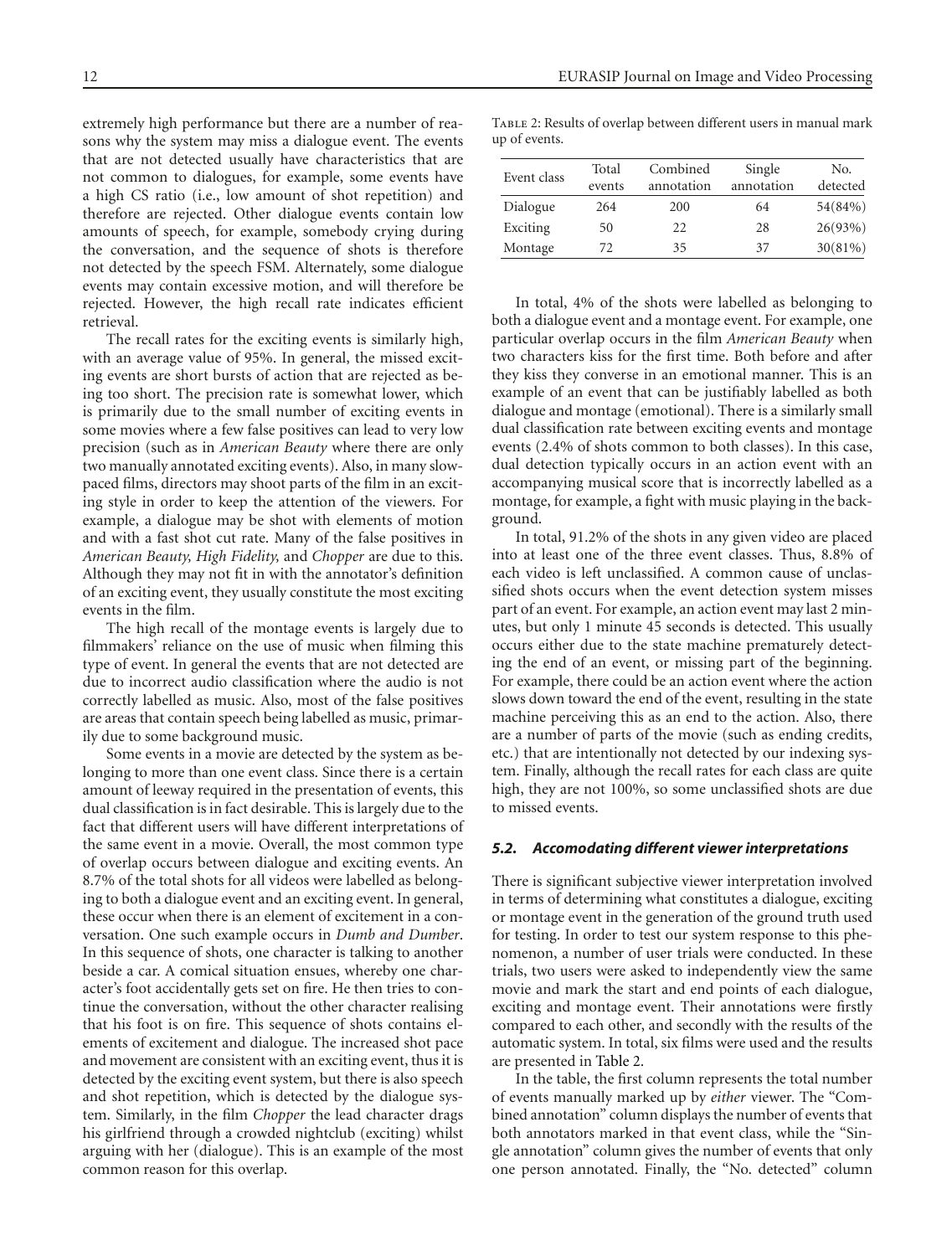gives the number of these singly annotated events that were correctly detected by the system. For example, in total there were 264 dialogue events annotated between the two viewers. Twohundreds of these dialogue events were annotated by both, which means they both agreed that a particular part of the movie should be labelled as dialogue. They disagreed on 64 occasions, that is one declared a dialogue event, while the other labelled it belonging to a different event class. Of the 64 occasions on which only one person annotated a dialogue event, the system correctly detected that dialogue event 84% of the time. In the mark up for exciting events and montage events, there was less agreement between the two ground truths. This can largely be attributed to the lack of an exact definition of these events. Although it is straightforward to recognise a conversation, as there will be a number of people interacting with each other, it is quite hard to define "exciting" or "emotional." These are abstract concepts, and are open to interpretation from different annotators. As can be seen from the total value in the "No. detected" column, a large percentage of the events, that the two users disagreed on, (i.e., events that were marked up by *only* one person) were detected (84% for dialogues, 93% for exciting, and 81% for montage events). This indicates that different user interpretations are accommodated by our approach. This is important, as different people will invariably have differing opinions on what constitutes an event. It is important to have this flexibility inherent in the system, so that many different people can make use of the results. The fact that different viewers can have different interpretations of the same part of the movie indicates that a lower precision value is nessessary for each individual interpretation so that consistantly high recall can be achieved and users can locate the sought events.

#### <span id="page-12-1"></span>*5.3. User trials*

Having developed a system for detecting all of the dialogue, exciting, and montage events in a movie, as well as facilitating event-based searching, a presentation mechanism to assess the indexing solutions was required. To this end, a user interface, named the *MovieBrowser*, was created that allows users to browse and play all of the detected events in a film. The search-based method of locating events described in [Section 4.3](#page-9-1) is also incorporated into the system. This allows a direct comparison between searching for events and browsing a predefined index, as well as demonstrating one potential application of our research.

The basic display unit of the MovieBrowser is an event. When displaying each event, 5 representative keyframes are displayed as well as some additional information about the event (start/end times, number of frames, etc.). Users can play the event in an external video player by clicking on the "Play" button. It is possible to browse the movie using either the event-based index or by searching. In order to browse the event-based index, users can click on the corresponding event-class (either dialogue, exciting, or montage). Each detected event is then displayed in temporal order. In order to search, users can input queries (by selecting an FSM and some filtering), and are presented by the detected events. [Figure 6](#page-12-0) shows the MovieBrowser displaying the results of



<span id="page-12-0"></span>Figure 6: Retrieved events after searching for events that contain high amounts of music and moving camera in MovieBrowser.

one such search. Further details of this system can be seen in [\[20\]](#page-14-20).

In order to assess the effectiveness of detecting events in a movie and presenting them to a user as an indexing solution, a set of user experiments using the movie browser were devised. The purpose of the experiments is to investigate which method of browsing users find most useful. The process involves a number of users completing a set of tasks, which involve retrieving particular clips using the two different browsing methods (event-based and search-based).

A set of thirty tasks were created, where each task involves a user using one of the systems to locate a clip from a movie. Each clip corresponds to a known item of retrieval where it is known (although not to the searcher) that one and only one clip will satisfy the search request. An example of a task is: *In the film High Fidelity, find the part where Barry sings "Lets get it on" with his band*. The tasks were chosen in order to assess how well the respective browsing and retrieval methods can be used in a movie database management scenario. In this scenario, retrieval of specific portions of a movie is essential, and thus the tasks were chosen based on this requirement. The task list was generated by asking viewers who had previously seen the film to name the most memorable events. The complete task list is quite diverse as it incorporates many different occurrences in a wide range of movies.

An automatic timing program was implemented that recorded how long it took a user to complete each task, and also to check whether users located the correct event. Once a user located a clip in the movie that he/she considers to be correct, they entered the time of the event into the system (which compared this time with the correct start and end times of the tasks). If the supplied time was correct (i.e., between the start and end time of the task), the time taken to complete the task was automatically recorded. If a user supplied an incorrect time, he/she was instructed to continue browsing in order to find the correct time of the event. If a user could not complete a task, there was an option to give up browsing. If this happened, a completion time of ten minutes was assigned for the task. This heavily penalised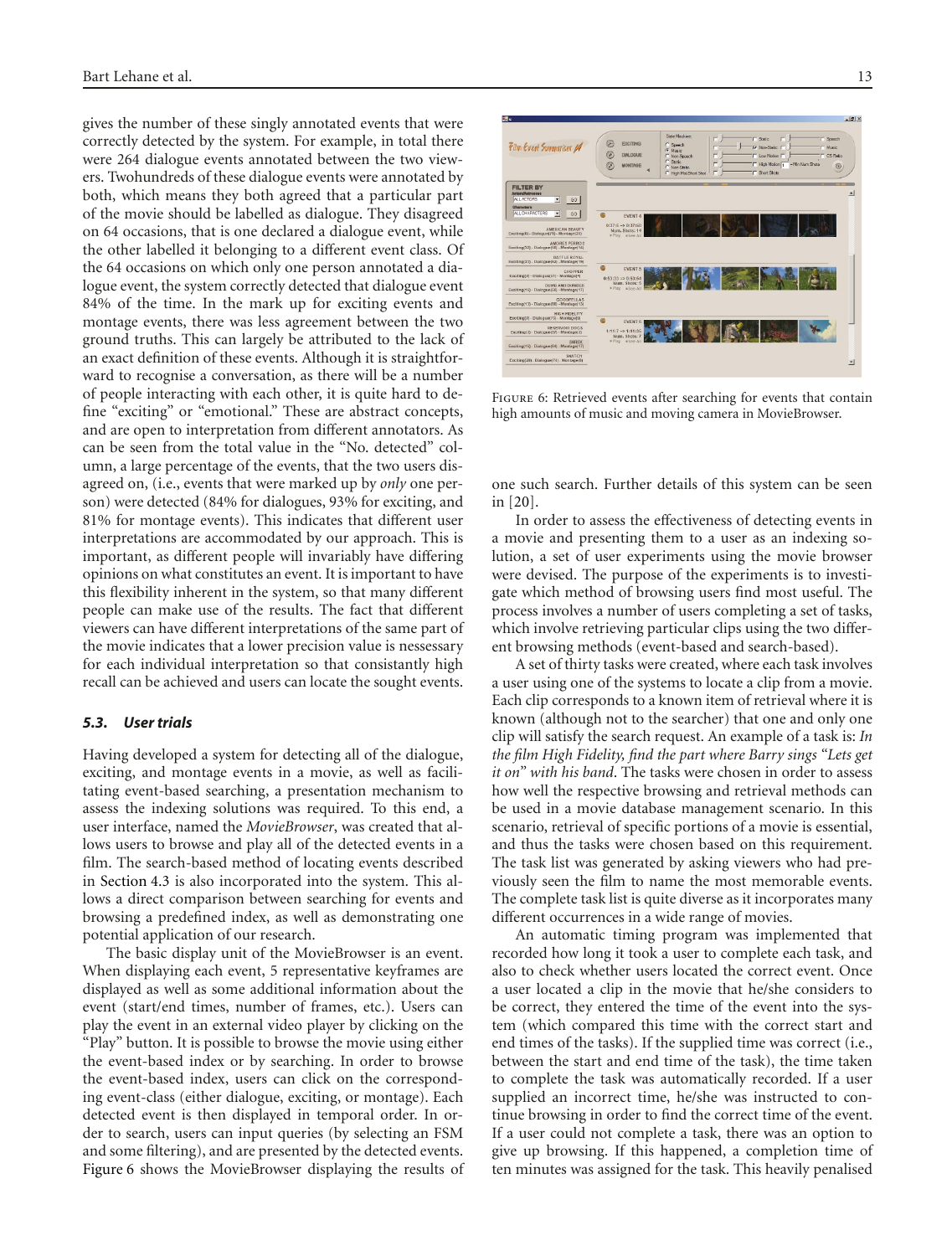<span id="page-13-1"></span>

| Method used  | All movies | Unseen<br>movies | Seen<br>movies |
|--------------|------------|------------------|----------------|
| Event based  | 813        | 111.5            | 71.3           |
| Search based | 98.9       | 124.3            | 92.7           |

TABLE 3: Average time in seconds taken to complete tasks using each browsing method.

noncompletion of tasks. In order to compare results for different users, a pretest questionnaire was created in which the volunteers were required to state which films they had seen before.

The average time for users of the event-based method to complete a task was 81.3 seconds. The average time for users of the search-based method to complete a task was 98.9 seconds. Predictably, when people had seen the movie previously their retrieval time was reduced, while the opposite can be said for people who had not seen the movie. These results are presented in [Table 3.](#page-13-1)

The task completion times for the event-based method of browsing are consistently lower than for the searching system. On average, it is approximately 20% faster than the search-based method. For users who had previously seen the movie, the retrieval time was particularly low using the event based system. This indicates that the events detected by the system correspond to the users interpretation of the events, and are located in the correct event class. From observing the volunteers it was noted that typically users did not have any trouble in classifying the sought event into one of the three event classes, even if they had not seen the movie before. In some cases users incorrectly browsed in one event class for an event that was detected in a different class; but when this happened, users simply browsed the other event class next and then retrieved the event. Typically, if an event has elements belonging to two event classes it is detected by both systems, however occasionally users misinterpreted the task and browsed the wrong event class. For example, one task involved finding a conversation between two characters where one character is playing a guitar. While the guitar is not central to the event, and in fact is played quite sparingly, the browser incorrectly assumed that it was a musical event and browsed through the montage events. When the conversation was not found, the dialogue events were perused, and the task was completed.

The search-based method also performed well in most cases. When the users chose features appropriately it provided for efficient retrieval. Some of the tasks suited the search-based method more than others. For example, locating a song is straightforward, as the music FSM, with little or no filtering, can be used. However, in some cases the search-based method can cause difficulty. For example, when searching for a particular conversation, many users chose to use the speech FSM. This typically returns a large amount of events, as speech is a very common feature in a movie. If filtering of these results is undertaken, for example, removing all events that do not contain very high amounts of staticcamera shots, then the searcher may unintentionally filter out the desired event.

The results of the MovieBrowser experiments indicate that imposing an event-based structure on a movie is highly beneficial in locating specific parts of the movie. This is demonstrated in the high performance of both the event and search-based methods.

# <span id="page-13-0"></span>**6. CONCLUSION**

The primary aim of this research was to create a system that is capable of indexing entire movies and entire episodes of fictional television content completely automatically. In order to achieve this aim, we implemented two browsing methods. The first was an event-based structure that detects the meaningful events in a movie according to a predefined index. To this end, an event detection approach that utilises audio-visual analysis based on film-creation techniques was designed and implemented. The second browsing method facilitated user-driven searching of video content in order to retrieve events.

As can be seen from the experiments reported in [Section 5,](#page-9-0) the event-detection technique itself is successful. A high detection rate was reported for all event types, with each event detection method achieving over 90% recall. Also, there is only a small amount of shots in any given movie that are not classed into one of the event classes. This indicates that indexing by event is an efficient method of structuring a movie and also that the event classes selected are broad enough to index an entire movie. These results are significant as they demonstrate that an overall event-based summary of a film is possible. Upon analysing different peoples' interpretation of the same movies it can be concluded that consistently high recall of events is desired, however a lower precision value is necessary in order to facilitate differing opinions. As the results of [Section 5.3](#page-12-1) show, searching can also result in a short retrieval time, especially in cases where users chose features that accurately represent the sought events. The results of the searching technique are particularly encouraging, as they indicate that general users can easily relate to an event-based film representation. Clearly this should be reflected in the structure of future video search systems.

In considering the end-user applications of this work, we can envisage Video-on-Demand websites that contain preview of their movie collections in which the users can jump to dialogue/exciting/montage events before paying for full-streaming, or a "scene access" feature (similar to those seen in many commercial DVD movie menus) which is automatically generated and that highlights dialogue/exciting/montage events when a user downloads or records a movie on his/her set-top box. This is especially relevant given the recent shift toward video on demand technologies in the set-top box market. The playback interface (on the Web, TV, or media centre) could focus on the selection of movies and keyframe presentation (as has been done in our MovieBrowser [\(Figure 6\)](#page-12-0)), or focus on various preview techniques, community-based commenting, voting, or even annotating different parts of the movies by the viewers for content sharing.

Future work in this area will involve incorporating additional features into the system framework. This may include